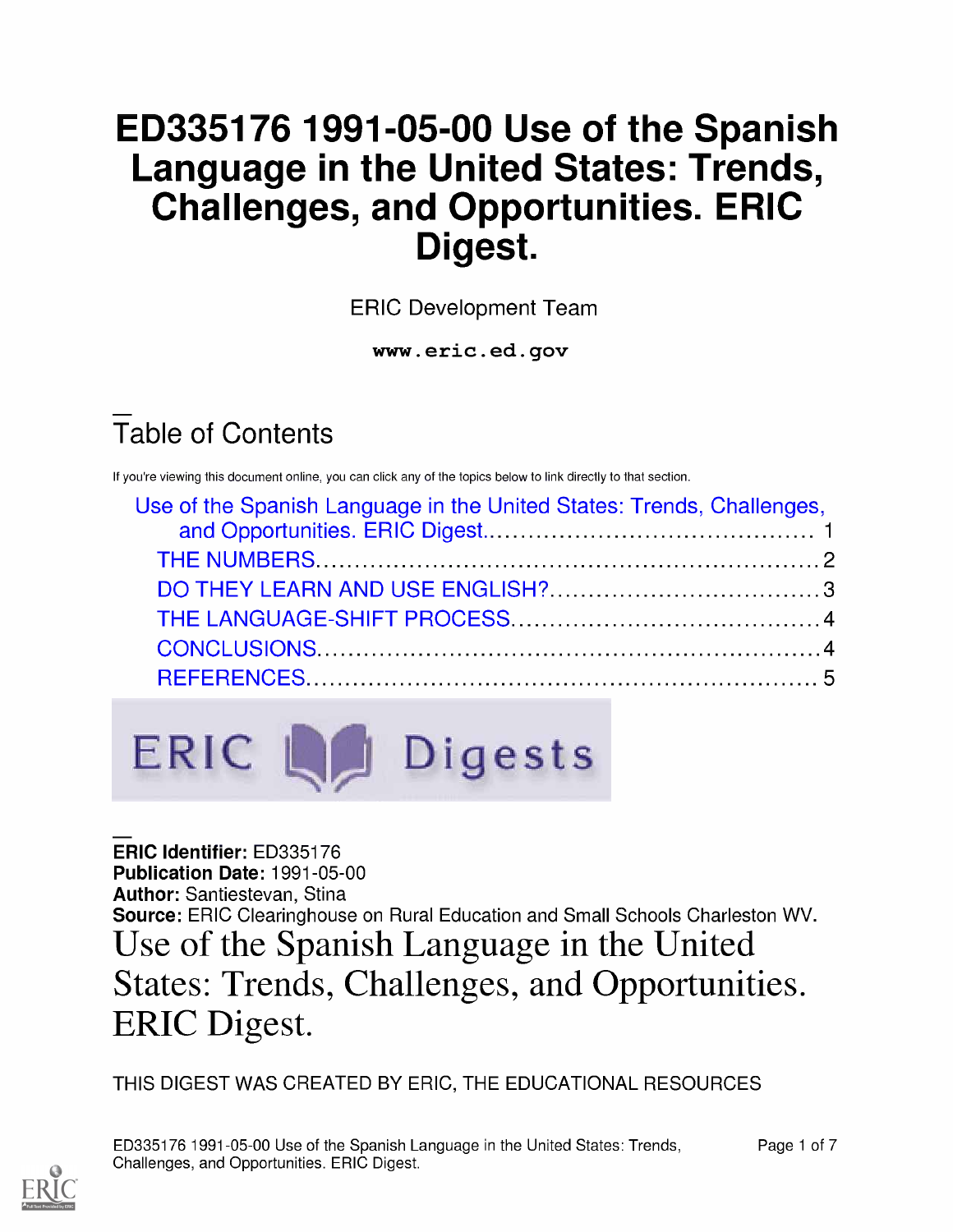INFORMATION CENTER. FOR MORE INFORMATION ABOUT ERIC, CONTACT ACCESS ERIC 1-800-LET-ERIC

Continuing controversy about the nation's non-English speakers--particularly its Spanish speakers--often prompts two questions. First, will the use of Spanish diminish or grow more widespread? Second, is the use of the Spanish language only a challenge for educators and citizens, or does it also present opportunities as yet unrealized?

This Digest addresses policymakers, administrators, and teachers of Spanish-speaking students. It is based largely on a study by sociologist Calvin Veltman (1988), The Future of the Spanish Language in the United States. The Digest examines the Spanish-speaking group in the United States, its growth through net immigration and natural increase, and its eventual decline as speakers shift to English.

#### THE NUMBERS

Not all U.S. Hispanics speak Spanish, of course, but almost all U.S. Spanish speakers are Hispanic, and the Hispanic population is growing rapidly. In 1989, the nation's Hispanic population was estimated to be 20.1 million, a 39 percent increase over the 1980 Census figure of 14.5 million. The rate of increase for the total U.S. population was 9.5 percent, but for the non-Hispanic population it was 7.5 percent. Hispanics were 8.2 percent of the population in 1989, compared to 6.5 percent in 1980 (Hispanic Policy Development Project, 1990).

The Hispanic Policy Development Project (HPDP, 1990) has projected the following U.S. Hispanic population figures:

1990: 22,024,000

1995: 27,692,000, and

2000: 34,818,000.

Due to immigration and natural increase, the number of U.S. Spanish speakers will continue to grow (for example, Word, 1989), but the recent study by Veltman (1988) sharply contradicts the widespread impression that Hispanic immigrants to the United States resist learning English.

Despite public opinion to the contrary, the data suggest that U.S. Hispanics--both native born and immigrants--do learn and speak English. Moreover, they want their children to speak English (Veltman, 1988). After 10 to 15 years in the United States, some 75 percent of all Hispanic immigrants are speaking English regularly, and virtually all their children will speak English.

The maintenance of Spanish language use in the United States depends on the continuous arrival of new Hispanic immigrants. Because of ongoing immigration,

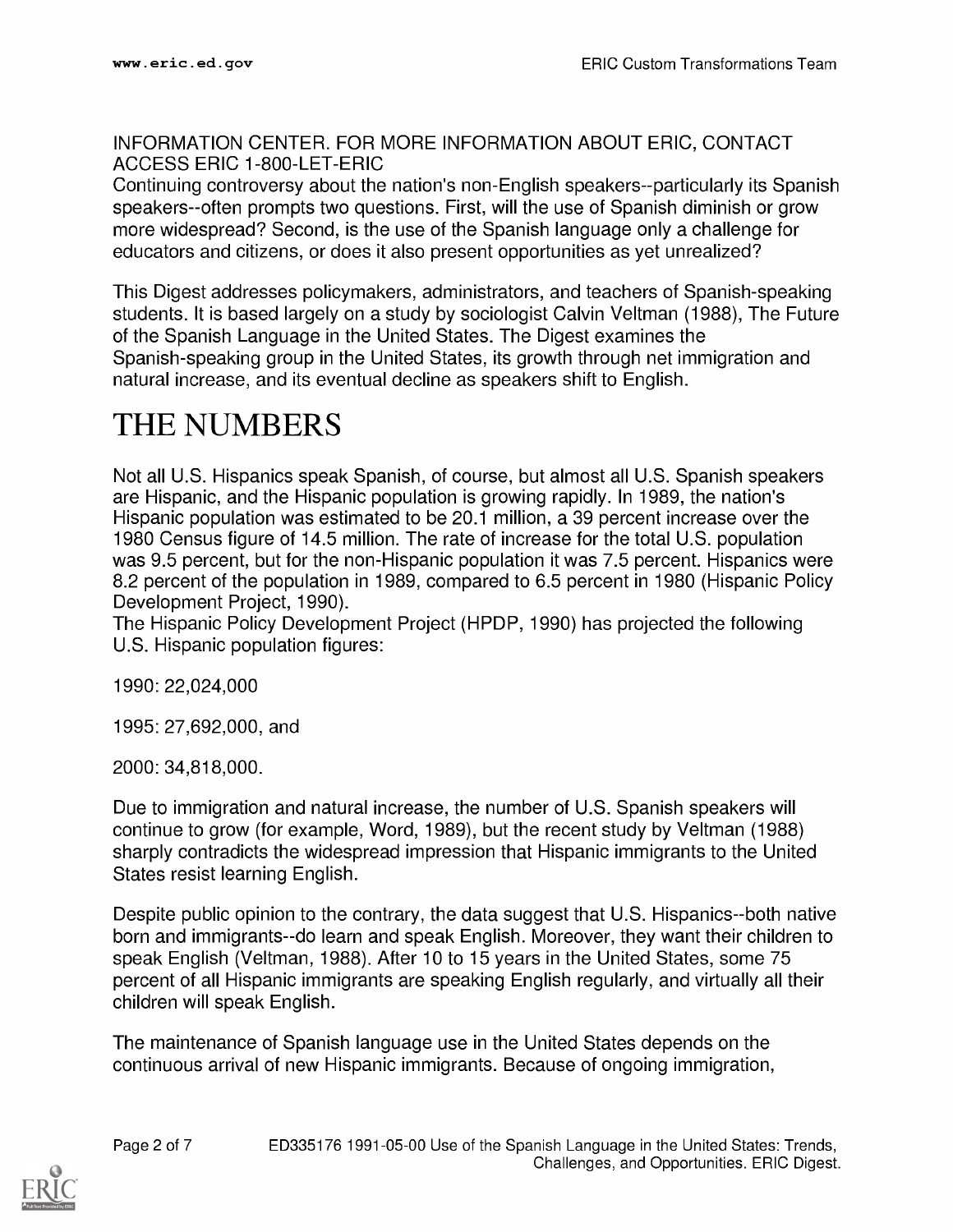bilingualism may indeed persist longer among Hispanics than it did among other immigrant groups, particularly in certain parts of the country. But continuing immigration does not delay the learning of English by immigrants who are already here or by the native born (Veltman, 1988).

Veltman developed unique population models simulating the flow of immigrants and their children into national language communities. His model is similar to that used by the U.S. Census Bureau (for example, U.S. Bureau of the Census, 1982), but adds language practice and language change factors (Veltman, 1988, chapter 10). Although he analyzes much of the language data collected by the Census Bureau, his projections are based largely on data derived from the Bureau's 1976 Survey of Income and Education. This survey contains the best available data for both mother tongue and current language use.

In 1976, some 10.5 million people in the United States spoke Spanish. Of these, only about 4.5 million were mainly Spanish-speaking, including 2 million who spoke Spanish only occasionally. However, some of those who have shifted to English were not counted; lost to the surveys are Hispanics who speak English and live in households where English is the principal home language. They likely have been classified as "Anglophones," persons of English mother tongue in Veltman's terminology. ("Mother tongue" is the language first learned and spoken as a child.)

Using a model that projects a net Hispanic immigration of 250,000 per year, Veltman predicts that the Spanish-speaking group, both monolingual and bilingual, will total 16.6 million by the year 2001 (Veltman, 1988, p. 102). Of these, some 95 percent of the immigrant population will have Spanish for their mother tongue. However, only a bare majority of the native born will be given Spanish as their first language. This fact is of pivotal importance.

## DO THEY LEARN AND USE ENGLISH?

How rapidly individuals learn English and how much English they speak is related to how long they have been in the United States and how old they were when they arrived. Almost all Hispanic immigrants remain lifetime bilinguals; they use different languages in different situations. But the language shift process begins immediately upon an immigrant's arrival in the U.S., progresses rapidly, and ends within approximately 15 years. The younger the person, the more complete is the movement to English (Garcia, 1983; Veltman, 1988).

With respect to immigrant children, 70 percent of those 5 to 9 years of age, after a stay of about 9 months, speak English on a regular basis. After 4 years, nearly all speak English regularly, and about 30 percent prefer English to Spanish. After 9 years, 60 percent have shifted to English; after 14 years--as young adults--70 percent have abandoned the use of Spanish as a daily language. By the time they have spent 15 years in the United States, some 75 percent of all Hispanic immigrants are using

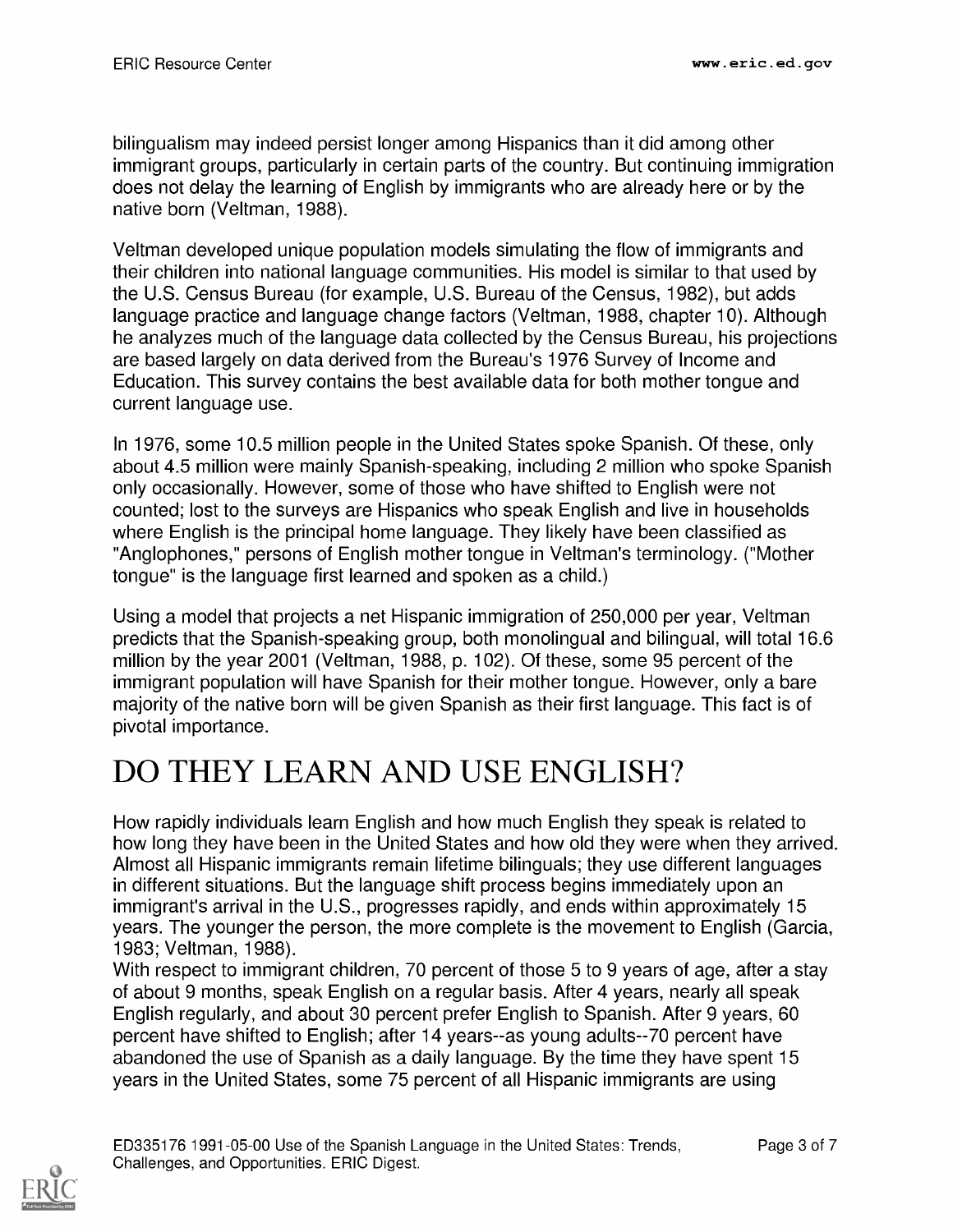English every day (Veltman, 1988, p. 44).

The future of the Spanish language in the U.S. depends on the language choices of persons of Spanish mother tongue; what language will they give to their children? The use of English by parents leads inexorably to the birth of children whose mother tongue becomes English (Garcia, 1983; Veltman, 1988).

#### THE LANGUAGE-SHIFT PROCESS

Like the language shift of immigrants before them, that of Spanish-speaking immigrants spans three generations.

\* The generation of immigrants continues to speak Spanish, although most also speak English regularly. More than half the immigrants arriving in the United States before age 14 make English their usual everyday language, and Spanish becomes a second language. A small number, in fact, no longer speak it at all.

\* Their children speak English fluently, although they may use Spanish as a second language. A significant number, however, are given English as their mother tongue, and 7 out of 10 become English speakers for all practical purposes.

\* Virtually all their grandchildren will have English for their mother tongue, and they will speak Spanish seldom, if at all.

Thus, the maintenance of Spanish language use in the U.S. requires a continuous flow of new Hispanic immigrants. According to Veltman's model, a break in the immigrant stream would stabilize the size of the Spanish-speaking population for about 15 years. After such a break, decline would become increasingly more rapid.

### **CONCLUSIONS**

Given the inevitable shift of Spanish speakers to the use of English, what are the policy implications? They entail several conclusions and recommendations (Estrada, 1988; Veltman, 1988), as follows.

\* The English language is not endangered by the use of Spanish.

\* Simple courtesy suggests that essential public announcements and services should be provided in Spanish, especially for the very young and the elderly.

\* Many more English classes for adults are needed. Current waiting lists are long in many communities--notably in New York City and Los Angeles--with large and growing concentrations of Hispanics.

\* Spanish-speaking children need bilingual education.

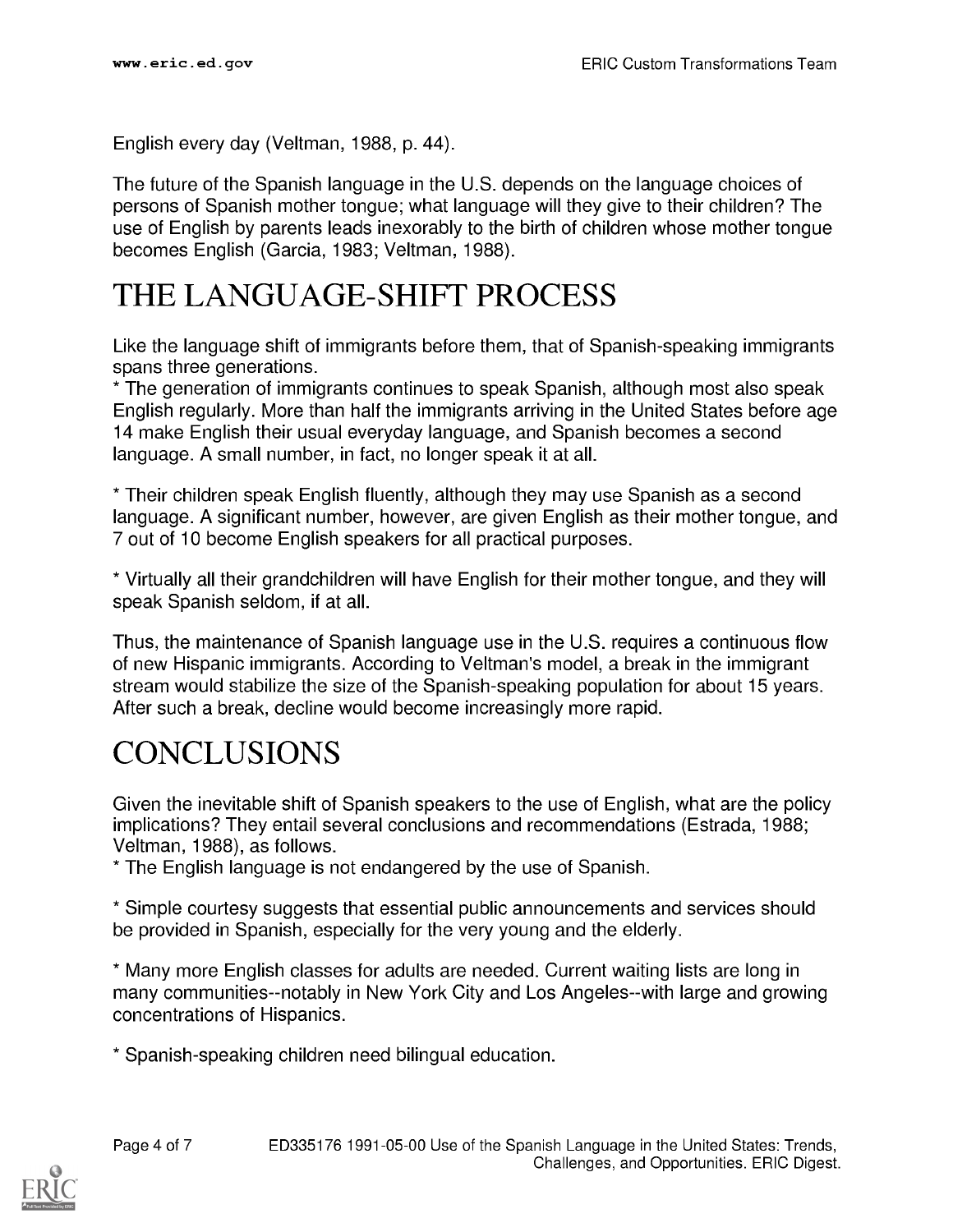\* Bilingual capabilities should be encouraged generally--among everyone, regardless of mother tongue.

Bilingual education programs do not slow the process of language shift to English (HPDP, 1988; Veltman, 1988). The purpose of such programs, after all, is to smooth the transition to English, not to maintain Spanish.

But bilingual classes do enable Hispanic children to maintain their grade levels and to avoid being held back, while at the same time learning English (Veltman, 1983). The children will--in any case--learn English, but, according to the Hispanic Policy Development Project:

"These children are best served by programs that teach English and simultaneously develop basic reading and computation skills in Spanish....At present, less than a quarter of Hispanic children who need language assistance are enrolled in transitional bilingual or other programs designed to expedite language shift and provide basic skills education." (HPDP, 1988, pp. 9, 26)

Nicolau and Valdivieso (1988) report that 25 percent of Hispanic students fall behind their classmates and are overage as they begin high school. According to this account, poor academic performance and being older in grade than their peers contribute significantly to the high Hispanic dropout rates of 45 to 50 percent.

Nicolau and Valdivieso also suggested that the bilingual capabilities of the nation's Spanish speakers, currently scorned, should be put to use. By some estimates, there will be 550 million Spanish-speaking consumers in Latin America by the year 2000. With some foresight, the U.S. economy and national influence could be enhanced by the preservation of a pool of literate Spanish speakers. Data from the National Center for Education Statistics show, however, that only 4 percent of Hispanic students sign up for the three years of high school Spanish that would develop the necessary literacy.

## REFERENCES

Estrada, L. (1988). Policy Implications of Hispanic Demographics (Tomas Rivera Center Report, Vol. 1, No. 1). Claremont, CA: Tomas Rivera Center. Garcia, E. (1983). Early Childhood Bilingualism, with Special Reference to the Mexican-American Child. Albuquerque, NM: University of New Mexico Press. (ERIC Document Reproduction Service No. ED 233 564)

Hispanic Policy Development Project. (1988). Closing the Gap for U.S. Hispanic Youth: Public/Private Strategies. Washington, DC: Hispanic Policy Development Project. (ERIC Document Reproduction Service No. ED 298 242)

Nicolau, S., & Valdivieso, R. (1988). The Veltman report: What it says, what it means. In

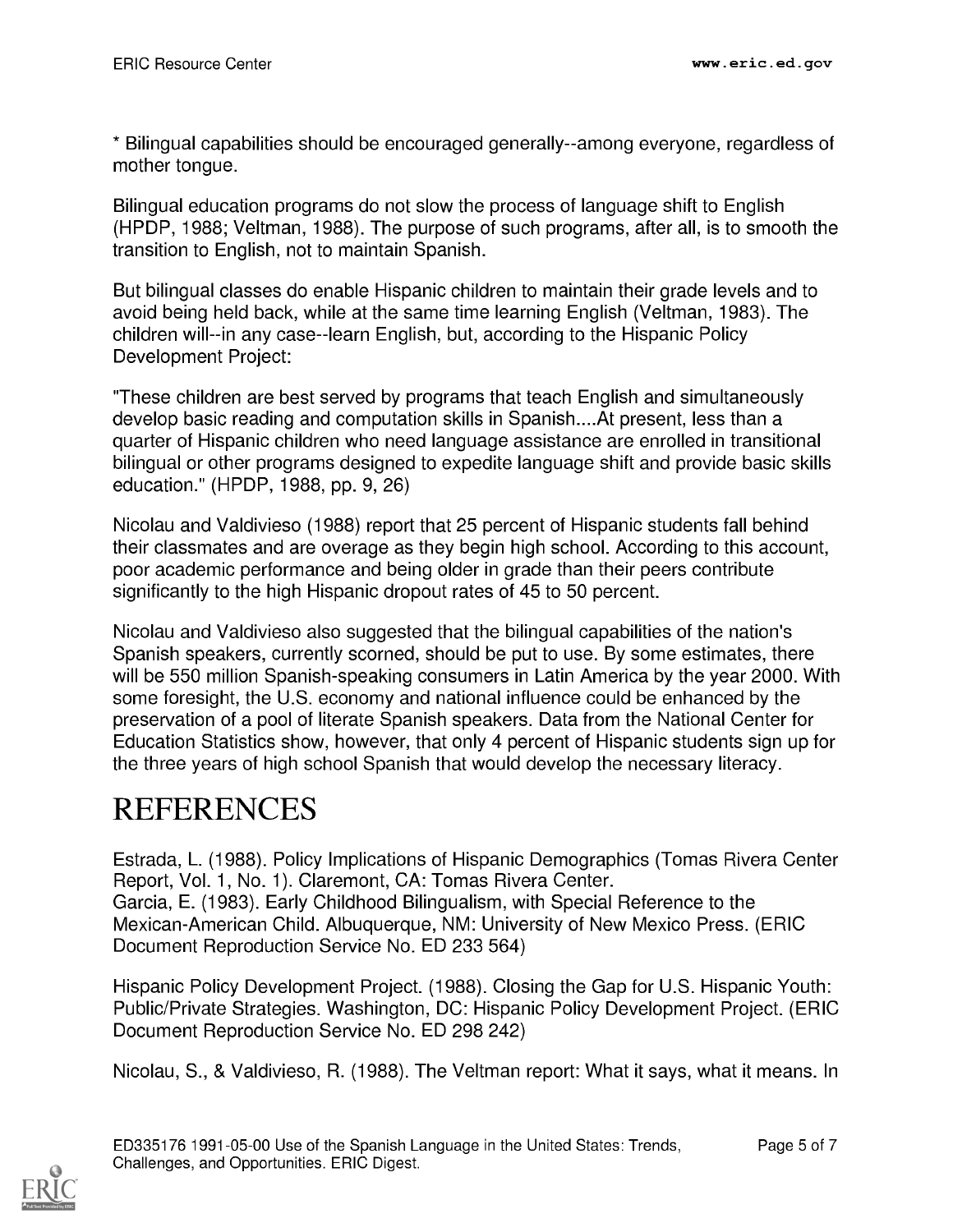C. Veltman, The Future of the Spanish Language in the United States (pp. i-ix). Washington, DC: Hispanic Policy Development Project. (ERIC Document Reproduction Service No. ED 295 485)

United States Bureau of the Census. (1982). Ancestry and Language in the United States: November 1979 (Current Population Reports, Special Studies, Series P-3, No. 116). Washington, DC: U.S. Department of Commerce, Bureau of the Census. (ERIC Document Reproduction Service No. ED 227 680)

United States Bureau of the Census. (1989). The Hispanic Population in the United States: March 1988. (Current Population Reports, Series P-20, No. 438). Washington, DC: Bureau of the Census, U.S. Department of Commerce. (ERIC Document Reproduction Service No. ED 299 081 [Advance Report])

Veltman, C. (1983). Language Shift in the United States. Amsterdam, the Netherlands: Mouton Publishers.

Veltman, C. (1988). The Future of the Spanish Language in the United States. Washington, DC: Hispanic Policy Development Project. (ERIC Document Reproduction Service No. ED 295 485)

Word, D. (1989). Population Estimates by Race and Hispanic Origin for States, Metropolitan Areas, and Selected Counties: 1980-1985 (Current Population Reports, Series P-25, No. 1040-RD-1). Washington, DC: Bureau of the Census, U.S. Department of Commerce. (ERIC Document Reproduction Service No. ED 316 453)

Prepared by Stina Santiestevan, Hispanic Policy Development Project, Washington, DC.

-----

This publication was prepared with funding from the U.S. Department of Education, Office of Educational Research and Improvement, under contract no. RI88062016. The opinions expressed herein do not necessarily reflect the positions or policies of the Office of Educational Research and Improvement or the Department of Education.

Title: Use of the Spanish Language in the United States: Trends, Challenges, and Opportunities. ERIC Digest.

Document Type: Information Analyses---ERIC Information Analysis Products (IAPs) (071); Information Analyses---ERIC Digests (Selected) in Full Text (073);

Descriptors: Adult Education, Bilingual Education, Bilingualism, Elementary Secondary Education, Hispanic Americans, Immigrants, Non English Speaking, Population Growth, Spanish Speaking

Identifiers: ERIC Digests